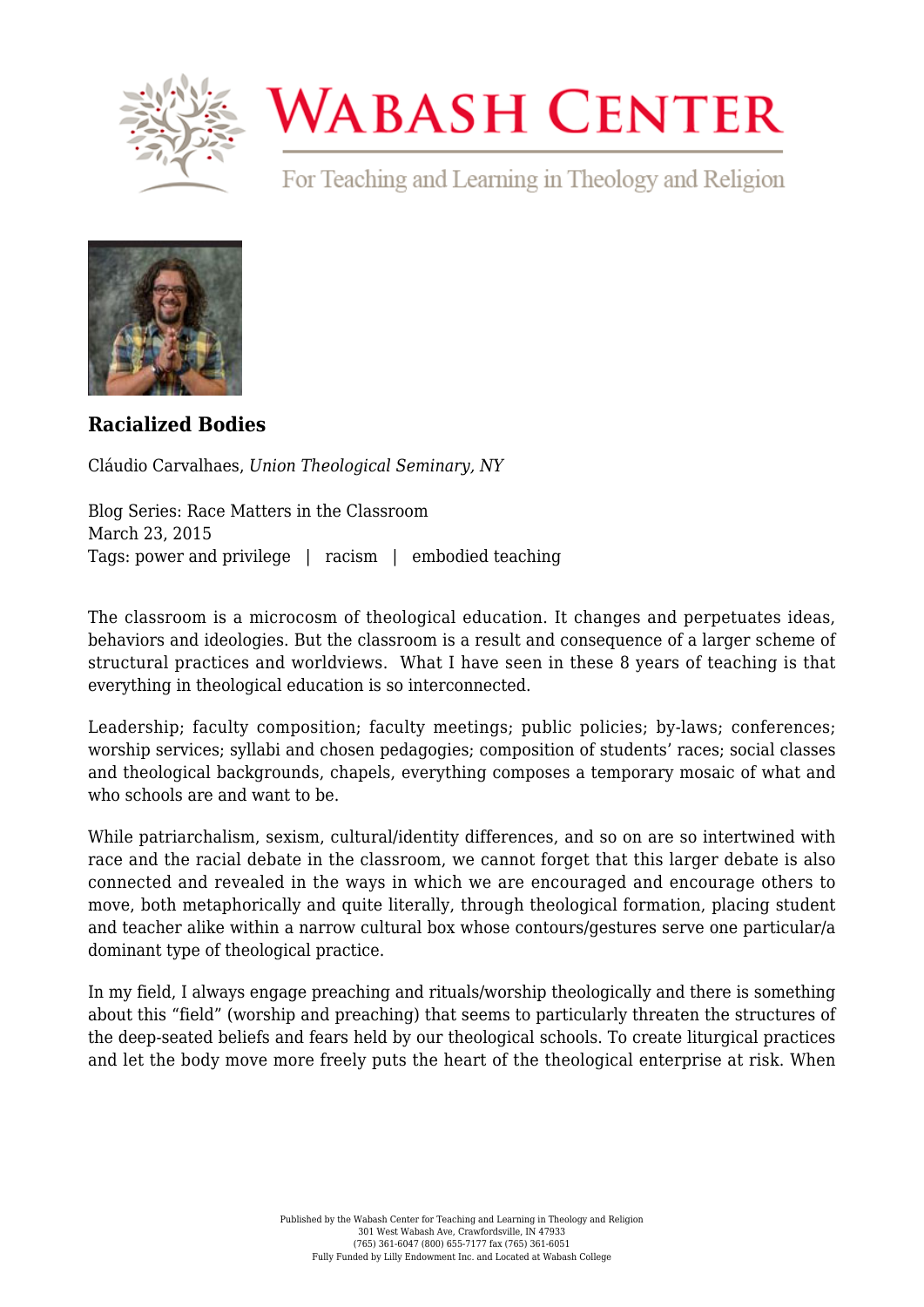worship and preaching do not follow the proper given rules of a particular denomination, if they do not keep within the one-hour (patience) limit, if they do not provide assurance of the known, the theological sense within these schools is that the core of their identity, their safety net, is in peril. In the same way, if preachers do not preach properly in the pulpit, moving their preaching pages seamlessly and keeping their sermons between 8-12 1/2 minutes, they are not good preachers. Moreover, if worship leaders/preachers do not abide with this project of identity (and race) they are considered disrespectful.

Chapels in seminaries are the lightning rod of theological differences and anger. Chapel is either derided by some professors who think that chapel is a waste of time, or overrated by other professors who think that this is the most fundamental part of theological education. The fact that chapels are often pinnacles of identity and racial power is barely addressed in discussions of race (or the other areas with which it is connected). The lack of much movement in most chapel services reflects the total lack of movement in classrooms, where syllabi perpetuate pedagogies that privilege the mind and stifle the body, favoring a cognition geared towards a European/US reasoning that excludes minorities who often think differently but are tamed and reasonably forced to adjust to what is proper knowledge. Different pedagogical exercises, the lack of artistic sources, thinking with the body, other forms of final presentations beyond final papers are just some examples.

In chapel, the body is at stake! Who gets to control it? How should it behave properly? What are bodies to do and to be in this space/place? How do we discern/envision/act the bodily presence of this holy people? Moreover, regarding sexualized bodies, color-identities, movement of the knees, hair, jewelry, how are we to measure these holy bodies? And even more, through vestments, holy seats, structures of space, tables, baptismal fonts, handling patens and cups, bread and wine/juice, standing, walking, sitting: what do these things have to do with race, patriarchy, sex and cultural differences?

Coded by specific theological language, the racialized, sexualized, gendered, culturally marked and socially classed bodies all of sudden seem to lose their many racial marks in chapel. There, it is as if the body becomes a self-referential organism, only apparently unrelated to the structures of power, the better way to perpetuate the gestures, beliefs, and racial identity of a certain group. Discussions about race in the classroom not only have to move out into the halls and offices of our schools, but must also encompass chapel as well.

Perhaps a story could help us understand it all better. Once in a class, I asked my students to come to the chancel area of our chapel. I wanted them to walk and to pray, lie down on the floor, walk on pews and feel the space, listen to the sounds and the history of the place, see what was there, what was right and wrong and how they could become good friends with the chapel space. One student couldn't walk to the chancel and pray. She said she had never been to that area and felt very uncomfortable. We repeated the exercise; some students ventured into speaking stories they had lived, and invented others. Still, that one student couldn't speak. Her body denied all of the codes of access to her: her color, her sexuality, her gender, her class, all made her feel unworthy of and incompetent in praying. Her unclean body and social